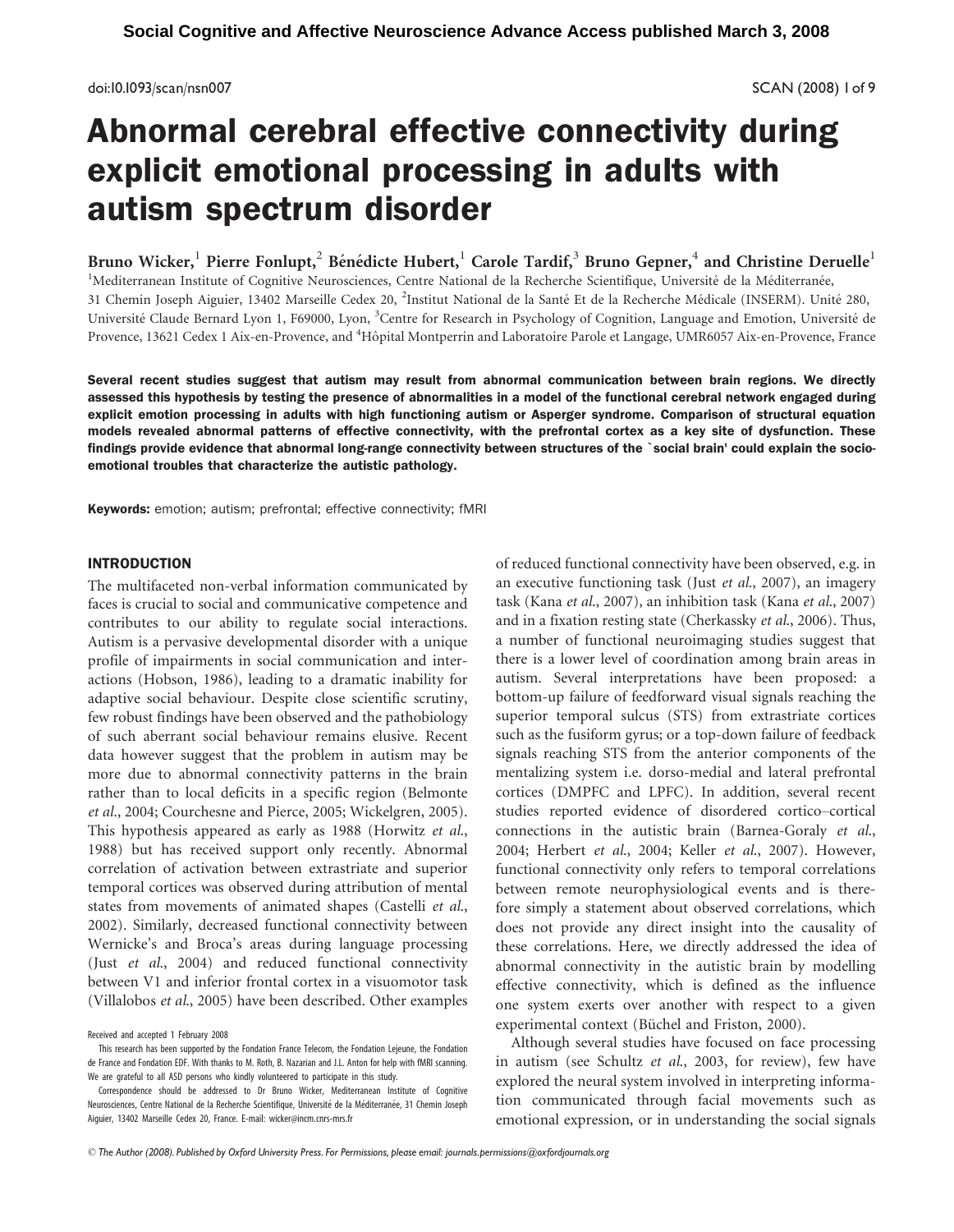they convey (Dalton et al., 2005; Dapretto et al., 2006; Ashwin et al., 2007). Furthermore, the distributed network of brain regions thought to decode social signals has been empirically defined using static, usually photographic, displays of emotional expressions. However, static displays of facial emotional expression may represent non-canonical stimuli that are processed for emotional content by mental strategies and neural events, distinct from their more ecologically relevant dynamic counterparts (Kilts et al., 2003). In the present study typical control subjects and subjects with autism spectrum disorders (ASD) were scanned while viewing video sequences displaying an actor's face expressing either anger or happiness (Supplementary Movie 1 and 2). Such dynamic stimuli provide visual perceptual inputs that are as lifelike as possible and are thus more sensitive for the study of cerebral activity associated with everyday emotional processing. To investigate brain activity related to explicit perception and labelling of facial expressions, we examined the neural substrates of processing dynamic angry and happy faces, of young or older actors, under two different task conditions that employed the same stimuli. In the 'Emotion' condition the task was to judge whether the actor was angry or happy, whereas in the 'Age' condition the task was to judge whether the actor was old or young. The 'Emotion' condition thus forced the subject to pay attention to emotional features of the actor's face. The 'Age' condition led to an incidental perception of facial emotional expressions while still requiring subjects to carefully examine the stimuli.

## METHOD

### Subjects

The group of individuals with autism included 12 righthanded ASD adults, 11 male and 1 female (mean age  $= 27$ ,  $s.d. = 11$ ), who were diagnosed according to DSM-IV (American Psychiatric Association, 1994) criteria for autism or Asperger syndrome. They were recruited through associations of parents in France and Belgium. In order to ensure the diagnosis, parents of all the subjects were asked to answer the screening questionnaire for autistic spectrum disorders (Ehlers et al., 1999) during a semi-directive interview. All the subjects with ASD were also assessed with WAIS-III (Wechsler, 1981). Level of functioning of subjects with ASD was reflected by their education, total or partial social independence and employment. Characteristics of the subjects with ASD are presented in Table 1.

Control participants were 14 healthy, right-handed male adults (mean  $age = 23.4$ , s.d.  $= 10$ ) selected to match the subjects with ASD as closely as possible on the basis of age. A screening procedure was conducted to rule out any history of psychiatric or neurological disorder among the control participants. IQ level of the sample of typical subjects was assessed. However, groups were not matched on IQ level on an individual basis and these data are therefore not reported because IQ level is not a critical matching parameter in this

Table 1 Characteristics of subjects with high functioning autism (HFA) or Asperger syndrome (ASD)

| ASD<br>Subjects | Age | Sex | <b>Diagnosis</b> | Verbal 10 | Non-verbal 10 | Total IQ | Score<br>ASS <sub>0</sub> |
|-----------------|-----|-----|------------------|-----------|---------------|----------|---------------------------|
|                 | 53  | M   | Asperger         | 117       | 127           | 124      |                           |
| 2               | 43  | M   | Autism           | 63        | 67            | 63       | 42                        |
| 3               | 20  | M   | Autism           | 57        | 64            | 59       | 30                        |
| 4               | 19  | F   | Asperger         | 97        | 77            | 87       | 43                        |
| 5               | 20  | M   | Autism           | 62        | 95            | 76       | 40                        |
| 6               | 19  | M   | Autism           | 79        | 74            | 76       | 35                        |
| 7               | 18  | M   | Autism           | 69        | 63            | 64       | 35                        |
| 8               | 22  | M   | Asperger         | 104       | 98            | 102      | 24                        |
| 9               | 24  | M   | Asperger         | 113       | 99            | 107      | 33                        |
| 10              | 19  | M   | Autism           | 74        | 82            | 76       | 28                        |
| 11              | 33  | M   | Autism           | 81        | 66            | 75       | 39                        |
| 12              | 34  | M   | Autism           | 82        | 67            | 73       | 40                        |

Table 2 Percentages of correct responses  $(\pm s.d.)$  in the ASD and control groups for each condition

| Group           | Conditions                              |                                         |
|-----------------|-----------------------------------------|-----------------------------------------|
|                 | Age                                     | Emotion                                 |
| Controls<br>ASD | $97.29 \pm 8.5\%$<br>$97.03 \pm 14.3\%$ | $96.51 \pm 9.1\%$<br>$91.28 \pm 10.8\%$ |

An ANOVA (2 Groups  $\times$  2 Conditions) was also performed on the percentage of correct answers. This ANOVA yielded no significant effect of group  $[F(1-22) = 2.6, P < 0.10]$ , nor of condition  $[F(1-22) = 1.6, P > 0.10]$ . Moreover the Group  $\times$  Condition was also not significant  $[F(1-22) = 0.001, P > 0.10]$ . Pairwise t-tests were also computed. Theses analyses failed to reveal any significant difference between conditions in both the ASD group  $[t(1-11) = 0.88, P > 0.10]$  and the Control group  $[t(1-11) = 0.92,$  $P > 0.10$ ]. There was also no group difference in the Emotion  $[t(1-22) = 1.2,$  $P > 0.10$ ) nor in the Age  $[t(1-22) = 1.3, P > 0.10)$  condition.

study. Instead, because we aimed at comparing neural activity between ASD and control subjects during an experimental task of explicit emotion processing, the main concern was the level of behavioural performance at the task. This level had to be equal in both populations to avoid possible confounding effects (Table 2). Moreover, there was no significant correlation between performance at the emotional task and IQ in the ASD group (Spearman Rank Correlation test: Rho = 0.01,  $P = 0.94$ ). Only three subjects with ASD have an IQ score <70. At the group level, mean IQ is over 70 and may thus be considered as within the normal range of intelligence (WAIS III manual). Several studies have shown that performance in an emotional task was not related to IQ level (e.g. Moore, 2001; Bar-On et al., 2003). In the same trend, it should be noted that both Asperger syndrome with high IQ and autistic patients with lower IQ share deficits in non-verbal communication such as facial expression (DSM-IV). Nevertheless, we have also tested whether brain activity correlates with IQ in the group with ASD. To do so, we extracted brain activity in main regions of interest for the contrast 'Emotion vs Age'. Results showed no correlation between the level of activity within those regions and IQ score (Table 2). The absolute value of correlation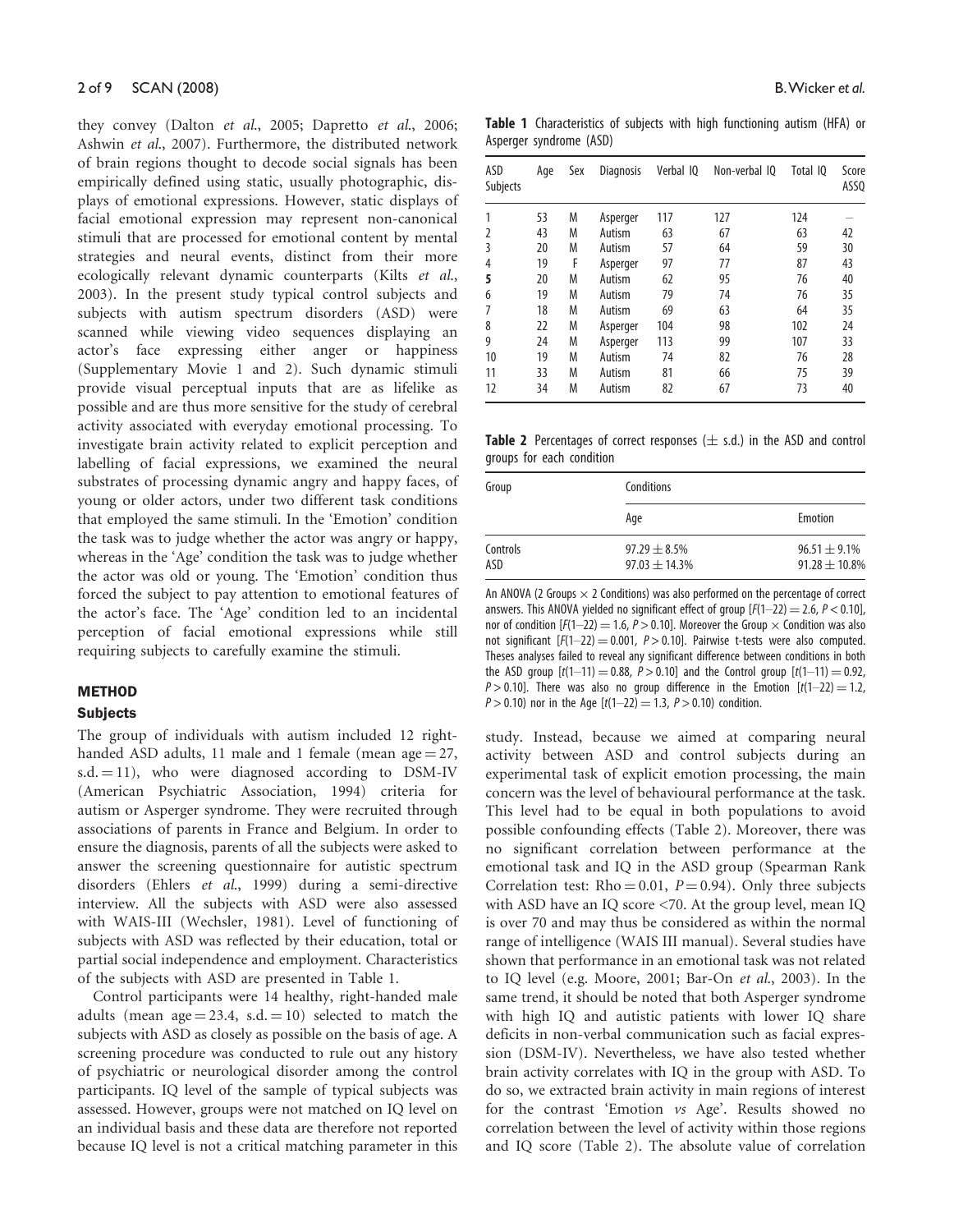coefficient varies between 0.0059 and 0.3454. This 0.3454 value corresponds to a  $t$  equal to 1.14 (with 10 degrees of freedom), i.e. a 0.3 risk if one assumes that there is a correlation. Therefore, we can consider that brain activation differences cannot be explained in terms of difference in IQ between groups.

Handedness was assessed by means of the Edinburgh questionnaire (Oldfield, 1971). Written consent was obtained after the procedure had been fully explained. The study was approved by the local Ethics Committee and was conducted in accordance with the Declaration of Helsinki. Control subjects were paid for their participation.

## Experimental design

To identify brain regions involved in explicit recognition of facial expressions, we examined neural activation during the processing of dynamic angry and happy faces of young or older actors, under two different task conditions. The experiment used a blocked paradigm and was designed as a  $2 \times 2$ factorial. One factor was the task: subjects were asked to perform either explicit expression recognition (angry/happy) or age decision (young/old). The other factor was the dynamic shift of actor's gaze direction in the video stimuli (averted to direct or averted to averted; see Supplementary Movie 1 and 2). Four experimental conditions were thus created.

Direct gaze emotion (DGE). The actor switched gaze from averted (0.5 s., 50% right, 50% left) to eye contact with the camera (2 s) and then expressed either an angry or friendly expression (50% friendly, 50% angry expression). The subjects were asked to make a decision about the emotional expression. This condition required subjects to assess emotional attitudes of others towards themselves, during direct eye contact.

Averted gaze emotion (AGE). The actor switched gaze from right  $(0.5 s)$  to left  $(2 s)$ , or from left  $(0.5 s)$  to right (2 s), focused either at a lateral cylinder or at a distance equal to that of the camera, and then expressed friendly or hostile emotion (50% friendly, 50% angry expression, 50% switch from right to left, 50% switch from left to right). The subjects were asked to make a decision about the emotional expression. This condition required subjects to assess emotional attitudes of others whose attention was directed away from them.

Direct gaze age (DGA). Video stimuli were identical to those used in condition DGE. Subjects were asked to decide whether the actor was young or old.

Averted gaze age (AGA). Video stimuli were identical to those used in condition AGE. Subjects were asked to decide whether the actor was young or old.

The 'Emotion' condition forced the subject to pay attention to emotional features of the actor's face. The 'Age' condition led to an incidental perception of facial emotional expressions while still requiring subjects to carefully examine the stimuli. The simplicity of the task and design ensured that participants with autism would perform as well as controls, removing confounding effects due to difference in behavioural performance between groups.

In all conditions, subjects were presented with video-clips. Each block comprised 10 short video sequences of 3 s. showing faces of four young and four older semi-professional male actors. At the beginning of each block a screen was presented to the subject to inform about which button correspond to which answer. A blank screen of 1 s. was presented between each 3 s. video. The same set of video stimuli was used in the emotional and age judgment tasks. Presentation order of videos within a block was randomized, and blocks were randomized within and between subjects. Responses were given at any time during the video clip using a two-position button. Response accuracy was collected during the scanning sessions. Video stimuli were projected onto a screen positioned in the back of the scanner using a video projector. Subjects could see the video reflected in a mirror  $(15 \times 9 \text{ cm})$  suspended 10 cm in front of their face and subtending visual angles of  $42^{\circ}$  horizontally and  $32^{\circ}$  vertically.

Eye movements related to gaze direction shifts, and social saliency associated with the presence or absence of an eye contact are important features in our stimuli, and different gaze directions associated with emotional expressions are known to elicit distinct cerebral activations (Wicker et al., 2003). However, we decided to focus data analysis on explicit emotional processing as a general cognitive mechanism, and the distinction between gaze directions was not addressed in the present article for the following reasons:

- Gaze direction turned out to have no effect on performance level in either group (*t*-tests,  $ps > 0.05$ ). This factor thus did not influence the ability to recognize facial emotional expression in this study.
- As the focus of this article is on effective connectivity modelling of interactions between regions of the social brain, it has been considered that the two emotional gaze conditions could be pooled to give more power to group comparison and reveal activations of brain areas that were of interest for this study.
- In everyday life situations, expressions of emotion are associated to various gaze directions. In this respect, pooling the two emotion conditions somehow adds ecological validity to the experimental design.
- Finally, in the context of our specific purpose, the expression of emotions associated with eye contact or averted gaze possibly have a similar social saliency. Although an angry eye contact and an angry averted gaze do not have the same social meaning, they both necessitate appropriate perception and understanding in social terms in order to trigger adequate adaptative behaviour.

## Image acquisition and analysis

Images were acquired using a 3-T whole-body imager equipped with a circular polarized head coil. For each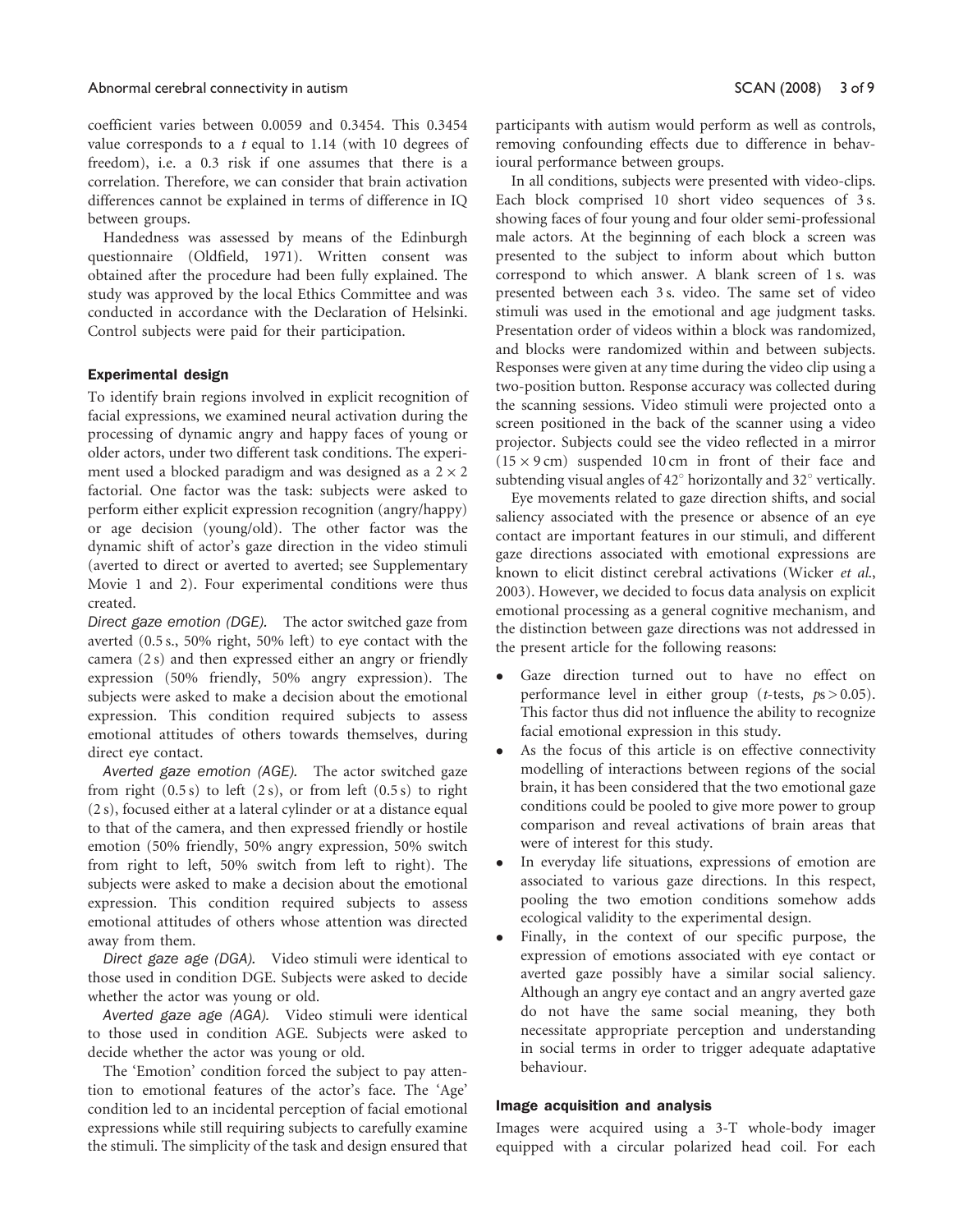participant, we first acquired a high-resolution structural T1-weighted anatomical image (inversion-recovery sequence,  $1 \times 0.75 \times 1.22$  mm) parallel to the AC-PC plane, covering the whole brain. For functional imaging, we used a T2 -weighted echo-planar sequence at 36 interleaved 3.5 mm-thick axial slices with 1 mm gap  $(TR = 3000 \text{ ms})$ , TE = 35 ms, flip angle =  $80^{\circ}$ , FOV =  $19.2 \times 19.2$  cm,  $64 \times 64$ matrix of  $3 \times 3$  mm voxels).

Image processing and analysis of fMRI data were conducted with SPM99 software [\(http://www.fil.ion.ucl.](http://www.fil.ion.ucl) ac.uk). All functional images for each subject were slicetime corrected to a slice acquired half-way through image acquisition in order to correct for temporal differences (up to 3 s) between slices acquired early, and those acquired late, in the image volume. All volumes were realigned to the first volume to correct for head movement between scans. A mean image was created using the realigned volumes. This mean image was spatially normalized to the standard EPI template given in the SPM software. Finally all images were spatially normalized using the normalization parameters determined during the normalization of mean image to EPI template. Data were then smoothed using 8 mm full width at half maximum isotropic Gaussian kernel to accommodate inter-subject differences in anatomy.

Data analysis was performed by modelling the different conditions as reference waveforms in the context of the general linear model. Specific effects were tested with appropriate linear contrasts of the parameter estimates for each condition, resulting in a t-statistic for each voxel. These t-statistics (transformed to Z-statistics) constitute a statistical parametric map (SPM) calculated for each subject individually. In order to make inferences about the population, we used a mixed effect model taking into account inter-subject variance ('random effect analysis' in SPM software).

Explicit emotional processing was estimated by comparing regional changes in brain activation in the contrast 'Emotion' and 'Age' conditions for each subject. The significance of the effect for each group was determined by comparing the mean of the contrast across the subjects to 0 using a one sample Student's t. The difference between the two groups was determined by comparing the means of the contrast relative to the two groups using a two samples Student's t.

### Structural equation modelling

Structural equation modelling identifies connection strengths that best predict the observed variance-covariance structure of the data, with respect to a specified structural model. Effective connectivity analyses are hypothesis-driven rather than data-driven and are most applicable when one can specify the relevant functional areas. In practice, a structural model is posited which specifies the number and direction of connections between the observed variables. The aim of the analysis is to produce the key elements of the association structure among observed measures using the minimum (a parsimoniously small) number of parameters. The results are the path coefficients by which the implied covariance estimates best match the observed variancecovariance structure of the empirical data. A path coefficient quantifies the influence that one variable exerts upon another, scaling the magnitude of the influence in the range  $-1$  to  $+1$ . A path coefficient of  $+1$  indicates a unit change in activation (in units of s.d.) of a target area (the dependent variable) to a unit change in activation of a source area (the explanatory variable).

## Structural model

The choice of an anatomical model is an important issue since modelling results are dependent on both the brain areas chosen for the analysis and the constraints imposed upon the relationships between these areas. Our model comprised a set of seven brain regions chosen on the basis of two main criteria: (i) Prior evidence of their functional involvement in emotional tasks, in autism, or evidence of correlations in activity between them, (ii) Evidence in our own fMRI study of an influence of the task on their activation. Because our fMRI results from 'classic' categorical comparisons using an output statistical image comparing 'emotion' and 'age' experimental conditions in the control group were consistent with previous neuroimaging studies on emotion processing, our model includes the primary visual areas, the fusiform gyrus, the superior temporal cortex, the amygdala, dorsal and ventral parts of the lateral prefrontal cortex and the dorsomedial prefrontal cortex (Supplementary Figure 1 and Supplementary Table 5). This set of brain areas includes most of those previously reported to be impaired in autism, such as the fusiform gyrus, the amygdala and the anterior dorsomedial prefrontal cortex (Baron-Cohen et al., 1999; Critchley et al., 2000; Pierce et al., 2001, 2004; Schultz et al., 2003; Ting et al., 2007).

Connections were defined on the basis of data from neuroanatomical tracer studies in primates (McDonald, 1998; Barbas, 2000; Ghashghaei et al., 2007), as well as on data from previous fMRI studies demonstrating functional correlations between brain regions (Castelli et al., 2002; Just et al., 2004; Villalobos et al., 2005). In addition to connections between primary visual areas, STS and fusiform gyrus, we included direct connections between anterior frontal areas known to have a top-down influence on posterior visual areas (Buchel and Friston, 1997; Chaminade and Fonlupt, 2003), and direct connections between the amygdala and the dorsomedial prefrontal cortex in light of their central role in the social and emotional colouring of information, empathy and theory of mind (Decety and Jackson, 2004).

We extracted mean adjusted signal from the seven clusters. For each single-subject analysis, local maxima were located within these predefined regions and timeseries were extracted from the ensemble of voxels within an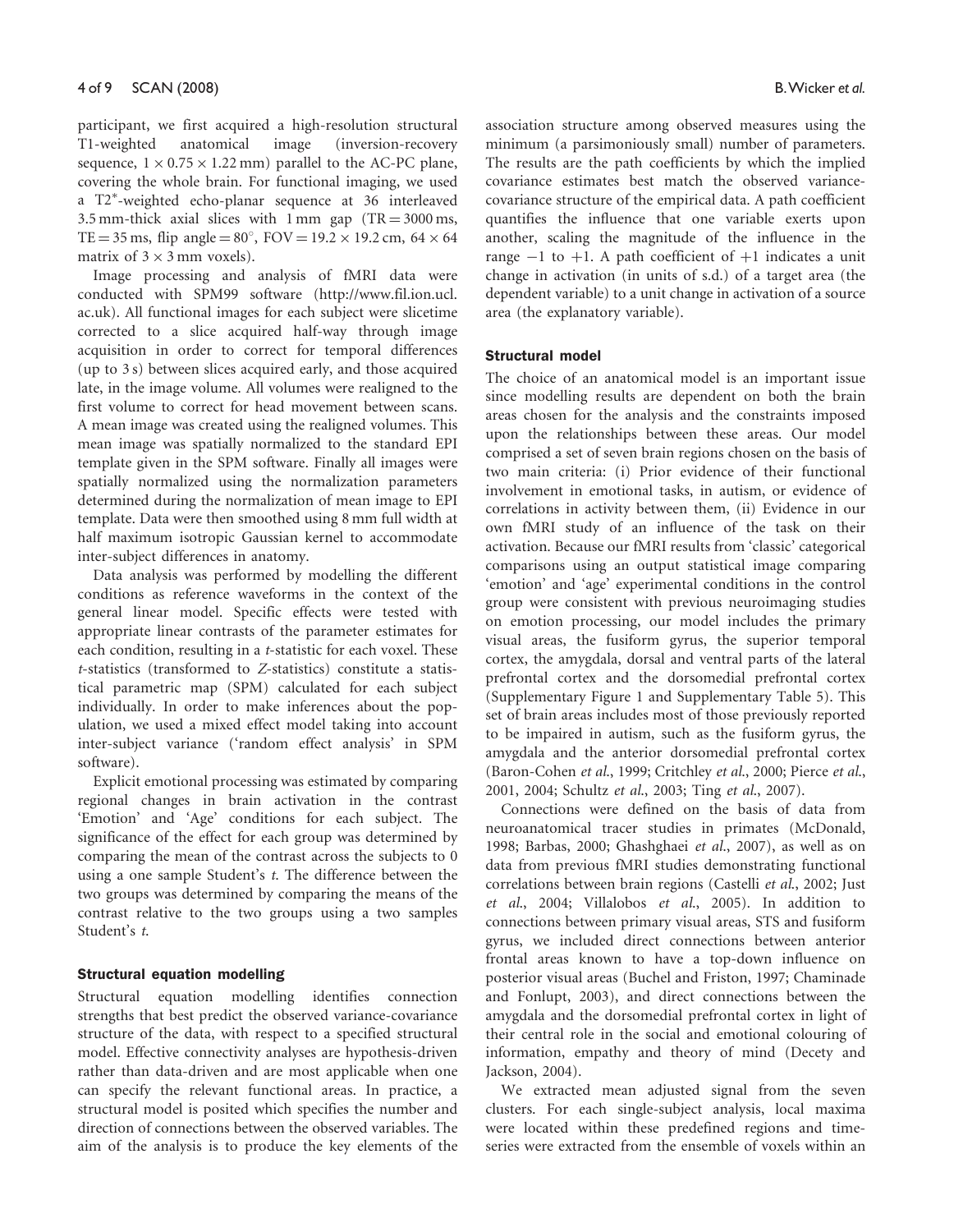#### Abnormal cerebral connectivity in autism  $SCAN (2008)$  5 of 9

activated cluster (Supplementary Table 5). To assess effective connectivity in a group-specific fashion, we used time-series that comprised data collected during the 'Emotion' conditions in both groups (Supplementary note 1).

## Path coefficient determination

The maximum likelihood approach finds path coefficients that minimize the discrepancy between the observed interregional correlation matrix and the matrix predicted by the model. Two approaches are then possible. The path coefficients can be deduced from a correlation matrix that is calculated by concatenating the time series of all subjects. This approach assumes that the pattern of connectivity estimated over subject is a good approximation of the underlying connectivity in all subjects studied. Thus, the inferences about the group of subjects are drawn under the assumption that the variations in connectivity from subject to subject are random and well behaved (Mechelli et al., 2002). However, this approach may be problematic when inter-subject variability is pronounced. An alternative approach is to deduce path coefficients separately for each subject using correlation matrices calculated from individual time series and then to submit individual path coefficients to a second level analysis (Chaminade and Fonlupt, 2003; Rowe et al., 2005). We used the latter approach in this study.

All path models were estimated using the maximum likelihood method implemented in Amos 4.01 software. We fitted the model separately to each inter-regional covariance matrix that had been constructed for each subject. After optimal model fit for each subject, the path coefficients were treated as dependent variables in one sample t-tests for each group (control or patients). This second-level analysis allowed us to investigate the consistency of each interregional coupling across each of the two groups, testing the null hypothesis that a path coefficient was zero. Two samples t-tests were used to investigate the modification of the path coefficients between the two groups, testing the null hypothesis that path coefficients were identical for the two groups.

## RESULTS

### Task performance

Behavioural data confirmed that both subject groups performed the tasks in the scanner with a very high level of accuracy, and that there was no difference in performance level between groups (Table 2).

### Brain activations

Neuroimaging data were analysed using statistical parametrical mapping (SPM99). First, we contrasted conditions requiring 'emotion' vs 'age' judgments to identify brain regions displaying increased activation during explicit perception and labelling of facial emotional expressions. In the control group, explicit processing of emotional expressions ('Emotion' minus 'Age' conditions) revealed regional



Fig. 1 Brain activation clusters associated with explicit judgment of emotional expressions in the control group. Clusters are superimposed on a 3D anatomical image. (A) and (C), Lateral view; (B), Mid sagittal view; (D), Transverse view; (E), Coronal view. The clusters are colour-coded based on the Emotion-minus-Age t-statistic values (positive values indicate Emotion greater than Age). For graphical reporting significant activation effects are shown thresholded at an uncorrected threshold of  $P < 0.001$ .

Table 3 Coordinates of clusters of activation when comparing control and ASD populations in the contrast 'emotion' vs 'age' judgement conditions

| Anatomical region                                                                                              | Control group $>$ ASD group |                   |               |                |                      |
|----------------------------------------------------------------------------------------------------------------|-----------------------------|-------------------|---------------|----------------|----------------------|
|                                                                                                                | Talairach coordinates       |                   |               | size           | Cluster 7-score      |
|                                                                                                                | Х                           |                   |               |                |                      |
| Right temporo-parietal junction<br>Right inferior frontal gyrus BA 45<br>Medial superior frontal gyrus BA 9/10 | 67<br>53<br>12              | $-34$<br>21<br>56 | 23<br>8<br>28 | 24<br>18<br>35 | 5.12<br>4.10<br>4.15 |

BA: Brodmann areas. Significant regional effects discussed in the text and reported in the tables survived a correction at  $P = 0.05$ . This correction used a search volume on the differences between the groups that was derived from the orthogonal contrast testing for main effects of task. No significant clusters were found in the comparison ASD group > Control group.

BOLD signal increases in a distributed network of brain regions, as illustrated in Figure 1. This network includes bilateral fusiform gyri, superior temporal gyrus extending to the temporo-parietal junction in the right hemisphere, ventro-lateral prefrontal cortex (vLPFC, BA44/45) extending dorsally to the precentral sulcus in the right hemisphere, posterior cingulated cortex, right temporal pole, right amygdala and anterior dorso-medial prefrontal cortex (DMPFC, BA9). We then performed second level random effect analysis to compare cerebral activations in the control and ASD groups. Between-groups, whole-brain analysis revealed three foci, in the DMPFC, right vLPFC (BA 44/45) and right superior temporal gyrus at the temporo-parietal junction, which showed greater activation in the normal relative to ASD group (Table 3).

#### Effective connectivity modelling

Although connections between regions are generally reciprocal, for simplicity and in order to maintain a stable model solution, we only modelled unidirectional paths.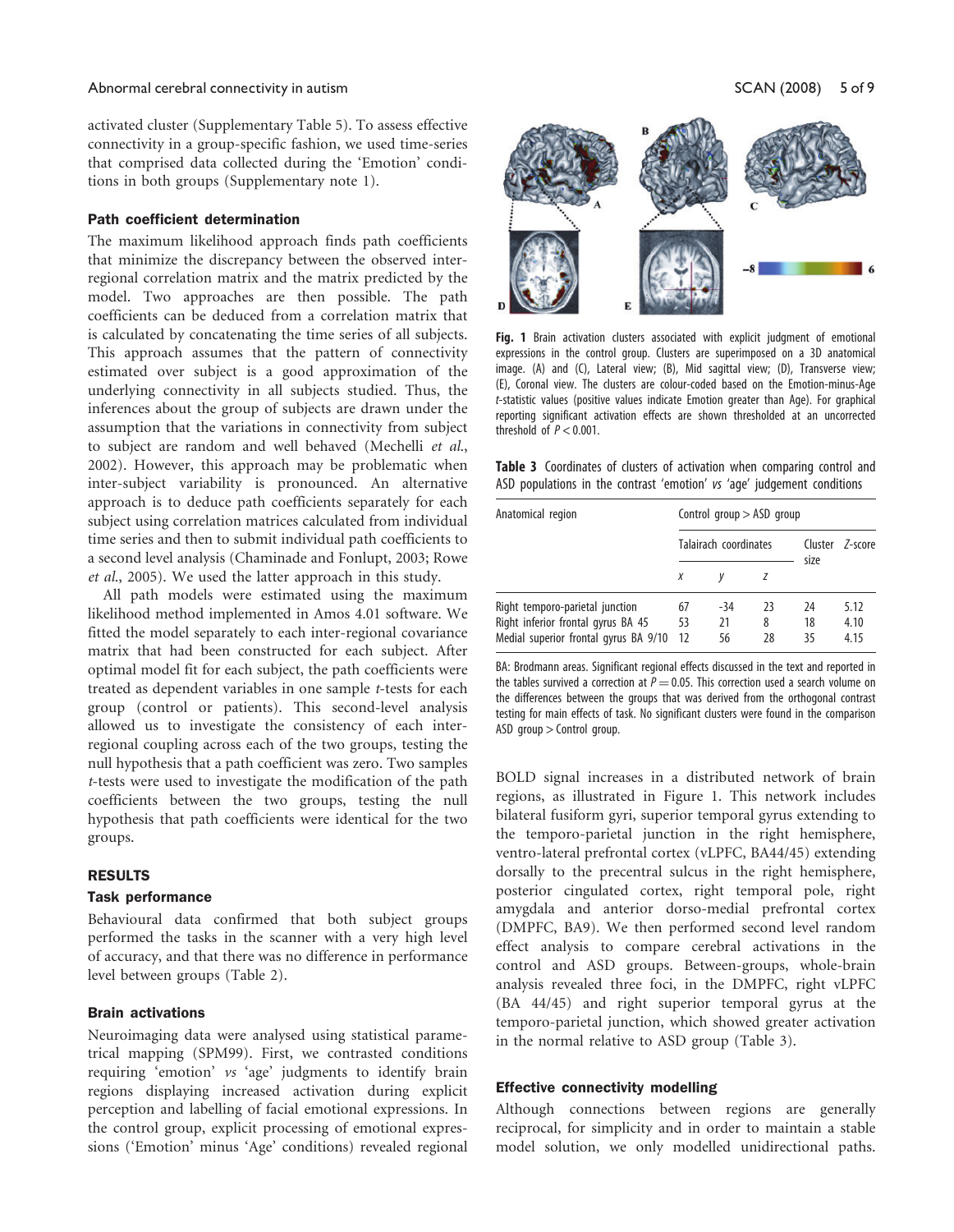Table 4 Standardized path coefficients are presented. Levels of significance are Bonferroni corrected

| Connections                                                                                                                     |                                                                                                                                                       |                                                                                                                                      | Path coefficients                                                                                            |                                                                                                 |                                                                                                                            |  |
|---------------------------------------------------------------------------------------------------------------------------------|-------------------------------------------------------------------------------------------------------------------------------------------------------|--------------------------------------------------------------------------------------------------------------------------------------|--------------------------------------------------------------------------------------------------------------|-------------------------------------------------------------------------------------------------|----------------------------------------------------------------------------------------------------------------------------|--|
|                                                                                                                                 |                                                                                                                                                       |                                                                                                                                      | Controls                                                                                                     | ASD                                                                                             | Controls/ASD                                                                                                               |  |
| Amygdala<br><b>DMPFC</b><br>dLPFC<br>Amygdala<br>Occipital cortex<br><b>dLPFC</b><br>Fusiform gyrus<br>Amygdala<br><b>vLPFC</b> | $\rightarrow$<br>$\rightarrow$<br>$\rightarrow$<br>$\rightarrow$<br>$\rightarrow$<br>$\rightarrow$<br>$\rightarrow$<br>$\rightarrow$<br>$\rightarrow$ | <b>DMPFC</b><br><b>dLPFC</b><br>Occipital cortex<br>Occipital cortex<br>Fusiform gyrus<br>Fusiform gyrus<br>STS<br>STS<br><b>STS</b> | $0, 29^*$<br>$0, 48***$<br>$0, 50***$<br>$0, 23^*$<br>$0, 66***$<br>$-0, 14$<br>0, 20<br>0, 11<br>$0, 45***$ | 0, 16<br>0, 25<br>$0, 50***$<br>0, 16<br>$0, 32***$<br>$0, 29***$<br>0, 23<br>0.15<br>$0, 31^*$ | 0, 29/0, 16 Trend<br>$0, 48/0, 25^*$<br>ΝS<br>ΝS<br>$0, 66/0, 32***$<br>$-0, 14/0, 29***$<br>ΝS<br>ΝS<br>0, 45/0, 31 Trend |  |
| <b>dLPFC</b>                                                                                                                    | $\rightarrow$                                                                                                                                         | <b>vLPFC</b>                                                                                                                         | $0, 60***$                                                                                                   | $0, 37^*$                                                                                       | $0, 6/0, 37***$                                                                                                            |  |

 $P < 0.05$ ; \*\* $P < 0.01$ ; \*\*\* $P < 0.001$ .

Trend: significant at P < 0.01 uncorrected; NS: non significant. DMPFC, Dorso Medial PreFrontal Cortex; dLPFC, DorsoLateral PreFrontal Cortex; vLPFC, VentroLateral PreFrontal Cortex; STS, Superior Temporal Sulcus.



Fig. 2 Path diagrams from the causal analysis using structural equation modelling. Values of the path coefficients in the control/autism groups are indicated. Significant differences in these values between groups are shown in red for Control > ASD and in blue for ASD > Control.

Reciprocal pathways probably subserve the interactions under investigation but the current approach specifically aimed to analyse the information-flow from posterior to frontal association cortex, and the modulation of activation of posterior areas by frontal brain regions. The comparison between control and ASD groups revealed the following significant results (Table 4 and Figure 2). First, the positive influence of amygdala activation on activity in the DMPFC observed in the control group was apparently absent in the autistic group. Second, the strong influence of DMPFC activation on the dLPFC in controls is absent in autism. Third, we observed an abnormally weak influence of activation of the dLPFC on the ventral part of the PFC in the ASD group. Fourth, activation of the vLPFC has an abnormally weak influence on STS activity in the ASD group. Fifth, the

activation in the LPFC has a strong influence on activation in the fusiform gyrus in the autistic group but not in the control group. Finally, our findings indicate that activation of occipital cortex has an abnormally weak influence on the activation of the fusiform gyrus when subjects with autism are explicitly engaged in emotional expression recognition.

## **DISCUSSION**

Cerebral areas of differential activation identified in the control subjects during explicit processing of emotional expressions (Figure 1) are coherent with the circumscribed neural network that has consistently been found activated in imaging studies of emotional processing (Phan et al., 2002 for review) and other aspects of social cognition (e.g. Pelphrey et al., 2004). Contradictory to previous studies (Pierce et al., 2001; Schultz et al., 2003; but see Pierce et al., 2004; Hadjikhani et al., 2004), regions classically involved in the perceptual analysis of facial features and expression, such as STS and fusiform gyrus, are normally engaged in the autistic group. This suggests that subjects with ASD might perceive and categorize adequately emotional expression of anger and happiness, as further reflected by their normal behavioural performance. In contrast, a lack of activation is observed in the autistic group in brain regions involved in higher order processing of perceived emotional information such as the DMPFC and the right ventrolateral PFC. Considering the role of the DMPFC (Ridderinkhof et al., 2004) and the recent report of an abnormal activation of the mid-ventrolateral prefrontal cortex in a study on emotion processing in children with autism (Dapretto et al., 2006), this suggests that processing strategies adopted by controls and ASD subjects are quite different and may reflect a failure to interpret and associate emotional features of the face correctly with their social value. This first main finding would in itself deserve in depth discussion, however the scope of the present article is to study how the abnormal activation of these brain regions may be related to abnormal connectivity in the brain of ASD subjects.

Five sites of abnormal functional interactions in the ASD group have been revealed by the modelling of effective connectivity (Figure 2 and Table 4). Evidence from studies on emotional modulation of sensory and associative cortical activation point to the amygdala as the generator of a boost signal, triggered by emotional salience and directed at representational sites of emotional stimuli or events, thus suggesting one likely mechanism of emotionally-guided attentional amplification. On the other hand, the medial prefrontal region is important in cognitive and affective functions and receives and integrates information from widespread cerebral and subcortical systems (Barbas, 2000; Ghashghaei and Barbas, 2002; Ghashghaei et al., 2007). This intricate network may thus be recruited in cognitive tasks that are inextricably linked with emotional associations. The reduced activation of pathways connecting the amygdala with prefrontal limbic cortices observed in the ASD group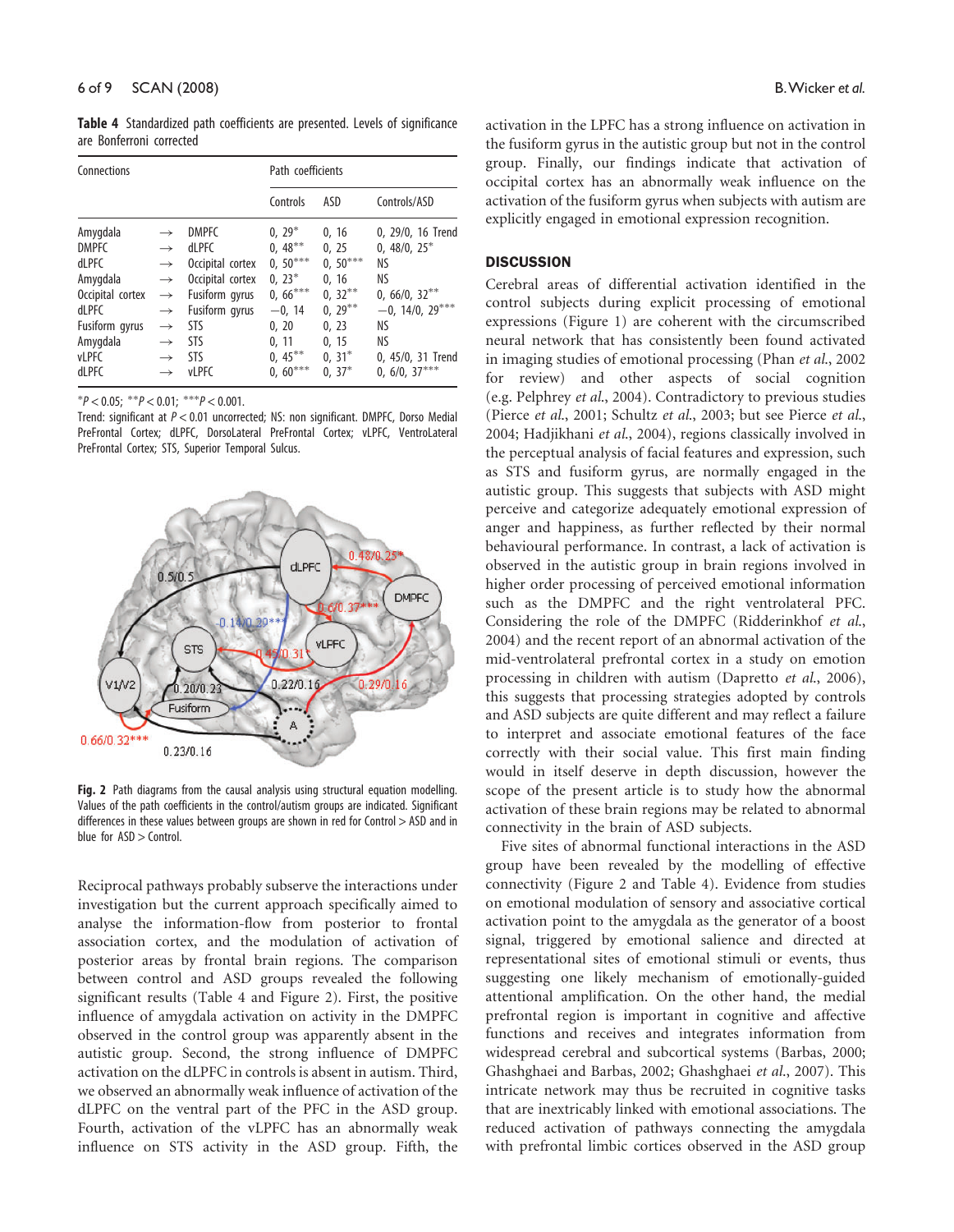#### Abnormal cerebral connectivity in autism SCAN (2008) 7 of 9

could therefore disrupt a circuit that is likely to have a crucial role in the emotional colouring of events (McDonald, 1998; Ridderinkhof et al., 2004). This may be a first account for the flattening of emotions and inappropriate affect processing typically observed in autism.

The prefrontal cortex is heavily interconnected and so any emotional information registered in the DMPFC could influence executive priorities coded in the dorsolateral PFC (dLPFC) and ultimately alter the direction of attention or, more generally, modify the distribution of processing resources in a given context (Barcelo et al., 2000). The DMPFC can thus be seen as the bridge that conveys emotional information from subcortical limbic regions such as the amygdala to cortical executive centres of the lateral prefrontal cortex. Anatomical studies on connectivity in the non-human primate brain suggest that feedback projections from limbic cortices may serve to compare the input and output necessary for the interpretation of events, be they emotional or not (Ghashghaei and Barbas, 2002; Ghashghaei et al., 2007). The breakdown of massive feedback—originating in limbic areas—observed in the autism group could be related to its role in the integration of distributed pathways associated with sensory perception, associative mnemonic and emotional processes (Barbas, 1995). The fact that these regions are both phylogenetically and ontogenically late-developing regions (Giedd, 2004) suggests that they may retain some developmental features to a greater extent than other cortices, which would further support the hypothesis of their preferential vulnerability in several neurological and psychiatric disorders such as autism, schizophrenia and epilepsy.

There is considerable evidence by now that the lateral prefrontal cortex plays a major role in high-order control processes that exercise a top-down regulation of cognition and behaviour (e.g. Dove et al., 2008). Various lateral prefrontal areas have structural differences and distinct connections with other cortical and subcortical brain structures, which suggest that these areas are involved in distinct aspects of the higher-level control of cognitive processing and behaviour. The dorsal lateral PFC (dLPFC) has been suggested to be a specialized region where stimuli or events that have been first interpreted and maintained in posterior association cortical areas can be re-coded in an abstract form. The mid-ventrolateral prefrontal cortex (vLPFC), in interaction with posterior cortical association areas, would subserve the expression of various first order executive processes, such as active selection, comparison and judgment of stimuli held in short-term and long-term memory (Petridès, 2005). Interactions between these regions of the LPFC are necessary for the active encoding and active retrieval of information, i.e. processing initiated under conscious effort by the subject and guided by the subject's plan and intentions, but not necessarily for automatic stimulus-driven or context driven encoding and retrieval of information (Petridès, 2005). In the present study, the task was to explicitly identify emotional faces, thus necessitated manipulating cognitive representations of emotional stimuli to enable conscious active and control of planned behaviour and cognition. Functional interactions between the dorsal and ventral parts of the LPFC are likely to subserve this function, together with functional interactions with posterior associative areas such as the STS and the fusiform gyrus. Results of effective connectivity analyses consistently reveal that the control group performed the task via functional interactions between prefrontal and posterior temporal areas. In contrast, abnormal activation of the vLPFC region and its abnormal pattern of effective connectivity with the dLPFC and with posterior temporal region such as the multimodal upper bank of the STS suggest that these processes are not adequately performed in ASD. We also observed an abnormally strong influence of activity in the right dLPFC on activity in the fusiform gyrus in the ASD group. dLPFC activation plays an important role in sustaining emotional representations of stimuli so that attention can be effectively directed in order to achieve task goals (Taylor and Fragopanagos, 2005). A recent study showed clear differences in how individuals with autism scan and process facial images and suggests that these differences may be the proximal cause of the commonly reported fusiform gyrus hypoactivation in autism during face processing (Dalton et al., 2005). This lack of ability to use and search out the right information might explain our own results of abnormal interactions between dLPFC and fusiform gyrus. However, it is also plausible that an inability to attribute emotional states to others causes an abnormal seeking strategy that drives a need to look at the expressions in different ways to the control group. This latter process could be supported by the heavy fusiform activation control by the dLPFC observed in our study. An abnormally strong influence of right dLPFC on fusiform gyrus could thus represent the neural instantiation of a compensatory cognitive mechanism that would explain the similarly high levels of performance in the explicit emotional task in both groups (Supplementary Table 1). By normalizing behaviour in explicit contexts, such compensatory processing strategies may mask primary dysfunction in the emotional information-processing network that normally involves the amygdala-DMPFC axis. Under unconstrained everyday socio/ emotional conditions, the compensatory dLPFC  $\rightarrow$ Fusiform activation might be less pronounced or unable to be updated as quickly. Consequently, the lack of boosting signals from amygdala to DMPFC in subjects with autism could then result in uncompensated impairment of automatic face processing, thus generating the typically observed behavioural deficits. Coherent with this, studies using functional connectivity analysis have recently begun to reveal evidence of underconnectivity between frontal and posterior temporal region in autism in various tasks such as memory for faces (Just et al., 2007; Koshino et al., 2008). The autism group may thus not use an affective or socially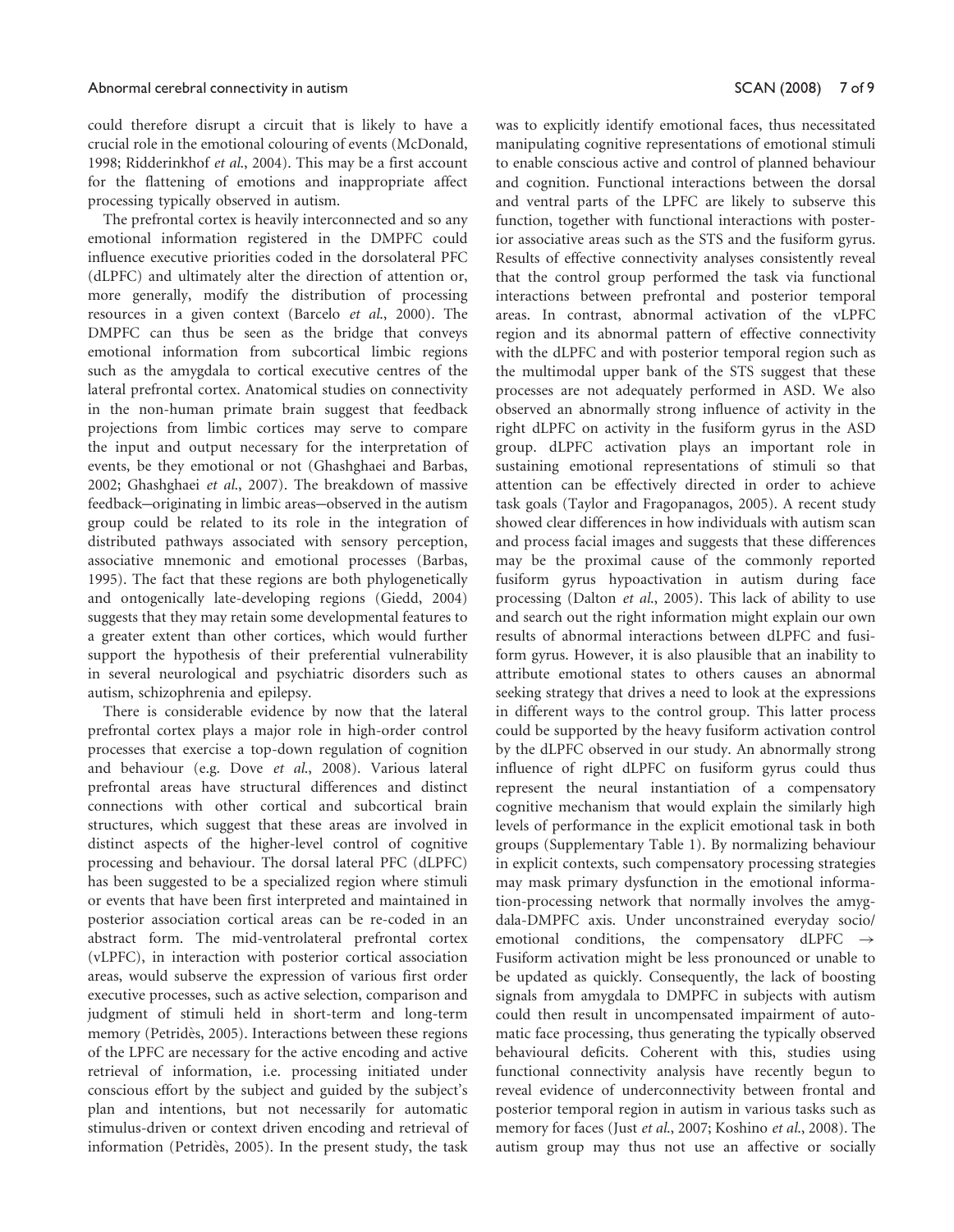oriented strategy to approach the task. Nevertheless, adults with ASD may be able to learn how to explicitly decode social and emotional information, providing an encouraging opportunity for therapy.

Although described here in the case of explicit emotional processing, this abnormal pattern of connectivity between prefrontal and posterior associative areas could be generalized to other forms of monitoring and the pattern of abnormal interactions observed in the present study might be found in other studies that do not focus particularly on emotion processing per se.

As stated in the 'Results' section, our model is incomplete because connections between prefrontal and other cortical areas are most likely to be bidirectional. However, the fact that unidirectional connections are already abnormal in ASD strongly support the hypothesis of abnormal cortico–cortical interactions involved in high level processing such as emotion processing.

Our findings also indicate that activity of occipital cortex has an abnormally weak influence on the activity of the fusiform gyrus when subjects with autism are explicitly engaged in emotional expression recognition. This can be interpreted by considering the well-known functional role of the fusiform gyrus and its intricate connectivity with other components of the social/emotional perceptual network. A dysfunction at such an early stage may contribute to the general impairment in social communicative deficits that characterize autism.

By incorporating new data that reveal distinct patterns of effective connectivity, our results provide direct evidence of abnormal long-range connectivity between the brain structures implicated in the socio-emotional network in autism. This is in line with the idea of reduced long-distance anterior to posterior cortico–cortical connectivity (Courchesne et al., 2004), which impairs the fundamental frontal function of integrating information from widespread and diverse systems (emotional, language, sensory, autonomic, ...) and providing complex context-rich feedback, guidance and control to lower-level systems (Taylor and Fragopanagos, 2005). Furthermore, our data suggest that this abnormal modulation most likely has its origins in abnormal activation, and effective connectivity, of the medial and lateral prefrontal cortices. This adds a functional relevance and value to recent data from histopathological, voxel-based morphometry, MRI volumetric analysis and diffusion tensor imaging studies suggesting abnormal development, and abnormal local connectivity in the medial part of the prefrontal cortex (Courchesne et al., 2004; Waiter et al., 2004, 2005). Abnormalities in effective connectivity could actually result from-as opposed to give rise to-the socio/ emotional/communicative deficits seen in autism. Indeed, plenty of evidence suggest that the establishment and maintenance of neural connections is shaped by experience (Blakemore et al., 2007), especially in the socio-cognitive domain in which abnormalities actually define autism.

Future research will benefit from the study of model including more brain areas known to be involved in social cognition, such as the temporal poles and the right temporoparietal junction.

## SUPPLEMENTARY DATA

Supplementary data are available at SCAN online.

#### **REFERENCES**

- American Psychiatric Association. (1994). Diagnostic and Statistical Manual of Mental Disorders, 4th edn (DSM-IV), Washington DC: APA.
- Ashwin, C., Baron-Cohen, S., Wheelwright, S., O'Riordan, M., Bullmore, E.T. (2007). Differential activation of the amygdala and the 'social brain' during fearful face-processing in Asperger syndrome. Neuropsychologia, 45, 2–14.
- Barbas, H. (1995). Anatomic basis of cognitive-emotional interactions in the primate prefrontal cortex. Neuroscience and Biobehavioral Reviews, 19, 499–510.
- Barbas, H. (2000). Connections underlying the synthesis of cognition, memory, and emotion in primate prefrontal cortices. Brain Research Bulletin, 15, 319–30.
- Barcelo, F., Suwazono, S., Knight, R. (2000). Prefrontal modulation of visual processing in humans. Nature Neuroscience, 3, 399–403.
- Barnea-Goraly, N., Kwon, H., Menon, V., Eliez, S., Lotspeich, L., Reiss, A.L. (2004). White matter structure in autism: preliminary evidence from diffusion tensor imaging. Biological Psychiatry, 55, 323–6.
- Bar-On, R., Tranel, D., Denburg, N.L., Bechara, A. (2003). Exploring the neurological substrate of emotional and social intelligence. Brain, 126, 1790–800.
- Baron-Cohen, S., Ring, H.A., Wheelwright, S., et al. (1999). Social intelligence in the normal and autistic brain: an fMRI study. European Journal of Neuroscience, 11, 1891–8.
- Belmonte, M., Allen, G., Beckel-Mitchener, A., Boulanger, L.M., Carper, R.A., Webb, S.J. (2004). Autism and abnormal development of brain connectivity. Journal of Neuroscience, 24, 9228–31.
- Blakemore, S.J., den Ouden, H., Choudhury, S., Froth, C. (2007). Adolescent development of the neural circuitry for thinking about intentions. Social Cognitive and Affective Neuroscience, 2, 130–9.
- Büchel, C., Friston, K. (2000). Assessing interactions among neuronal systems using functional neuroimaging. Neural Networks, 13, 871–82.
- Buchel, C., Friston, K.J. (1997). Modulation of connectivity in visual pathways by attention: cortical interactions evaluated with structural equation modelling and fMRI. Cerebral Cortex, 7, 768–78.
- Castelli, F., Frith, C., Happé, F., Frith, U. (2002). Autism, Asperger syndrome and brain mechanisms for the attribution of mental states to animated shapes. Brain, 125, 1839–49.
- Chaminade, T., Fonlupt, P. (2003). Changes of effective connectivity between the lateral and medial parts of the prefrontal cortex during a visual task. European Journal of Neuroscience, 18, 675–9.
- Cherkassky, V.L., Kana, R.K., Keller, T.A., Just, M.A. (2006). Functional connectivity in a baseline resting-state network in autism. Neuroreport, 17, 1687–90.
- Courchesne, E., Pierce, K. (2005). Why the frontal cortex in autism might be talking only to itself: local over-connectivity but long-distance disconnection. Current Opinion in Neurobiology, 15, 225–30.
- Courchesne, E., Redcay, E., Kennedy, D. (2004). The autistic brain: birth through adulthood. Current Opinion in Neurology, 17, 489–96.
- Critchley, H.D., Daly, E.M., Bullmore, E.T., et al. (2000). The functional neuroanatomy of social behaviour: changes in cerebral blood flow when people with autistic disorder process facial expressions. Brain, 123, 2203–12.
- Dalton, K.M., Nacewicz, B.M., Johnstone, T., et al. (2005). Gaze fixation and the neural circuitry of face processing in autism. Natural Neuroscience, 4, 519–26.